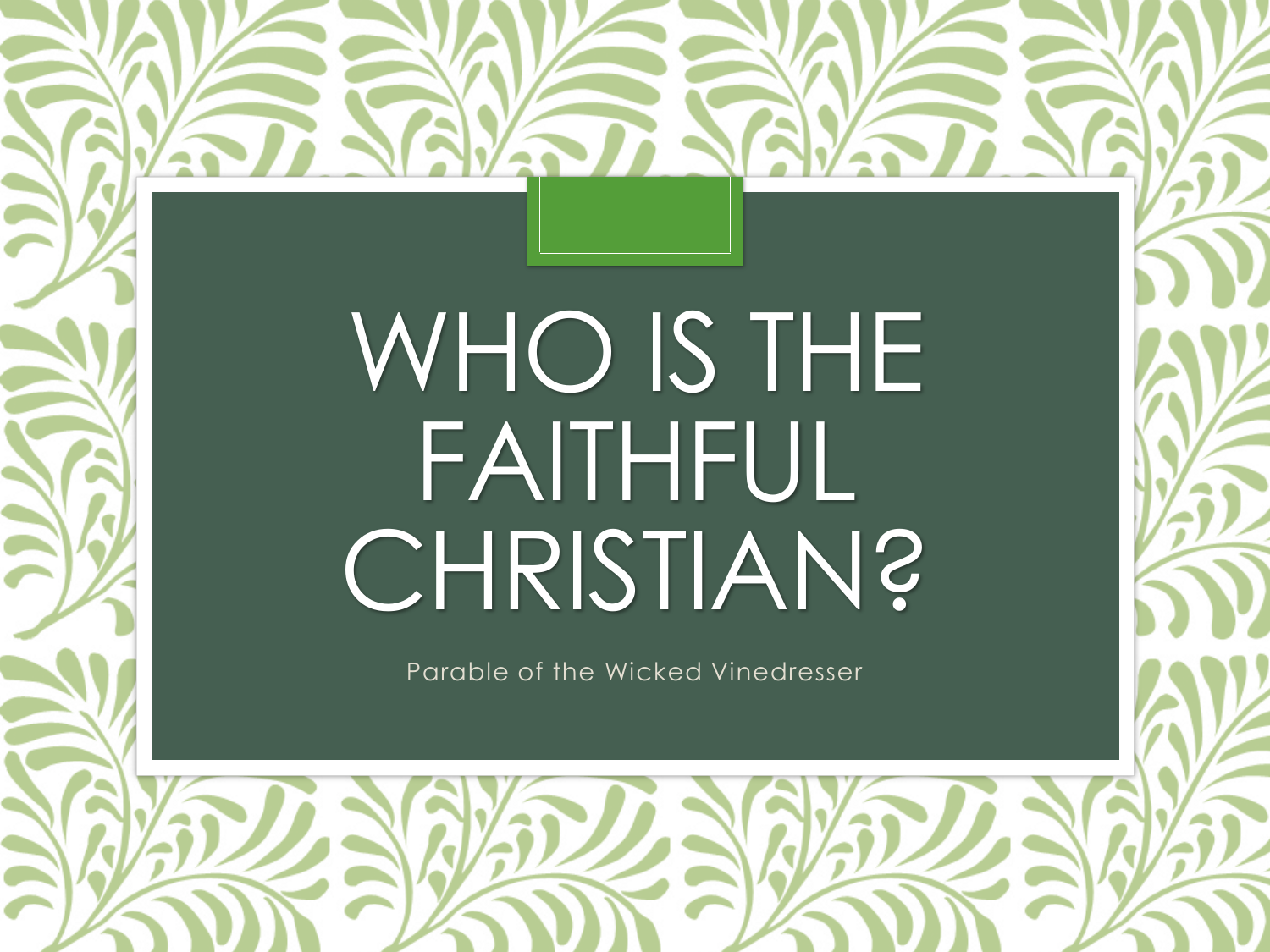#### 1. Obedient in His absence

#### • "…not with eyeservice, as men-pleasers…" (Eph. 6:6)

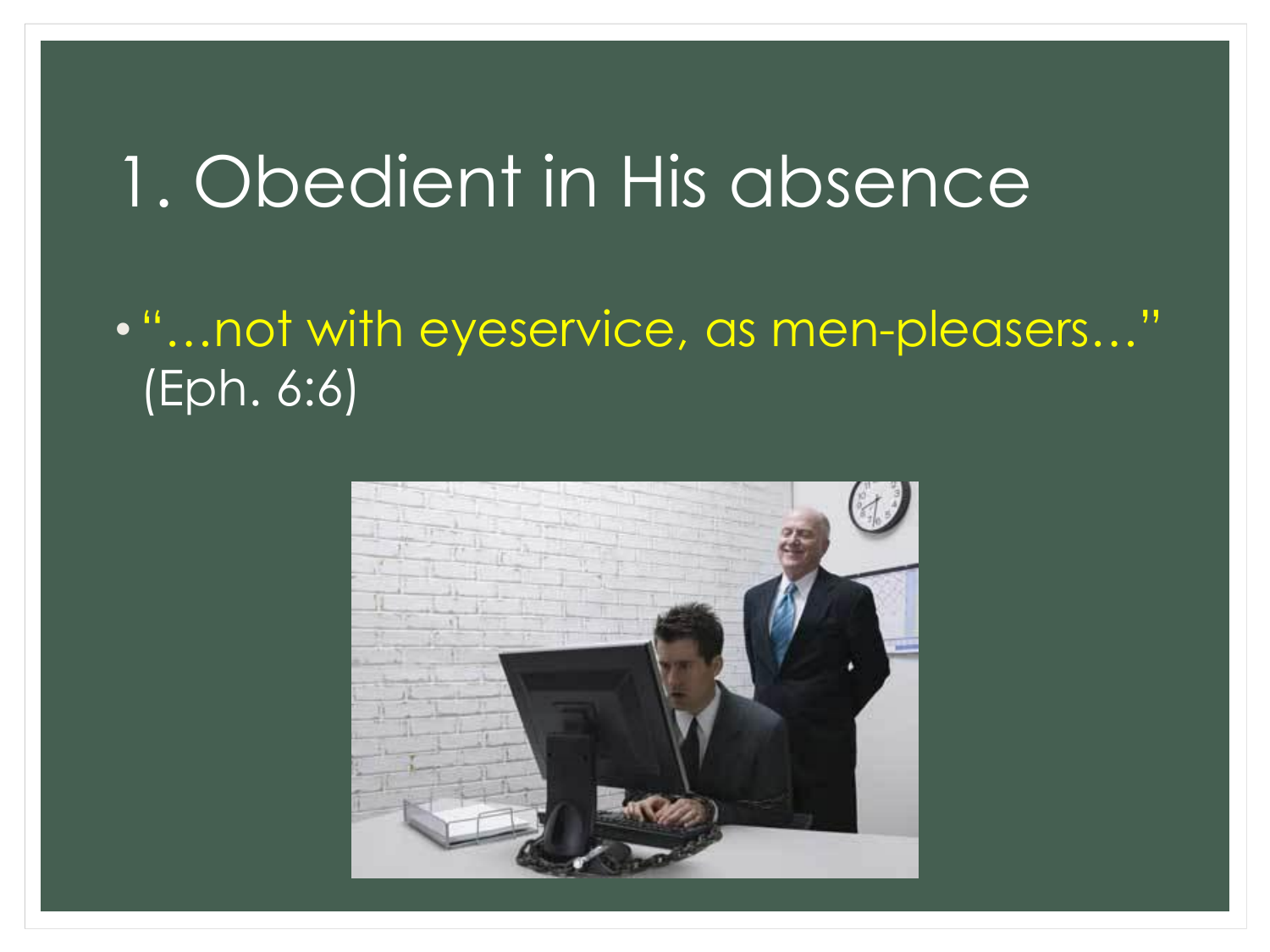## 2. Understands his freedom, authority, and accountability

#### • Freedom

- The Lord Jesus granted us freedom from sin and the Law
- "And you shall know the truth, and the truth shall make you free." (Jn. 8:32)
- "Therefore if the Son makes you free, you shall be free indeed." (Jn. 8:36)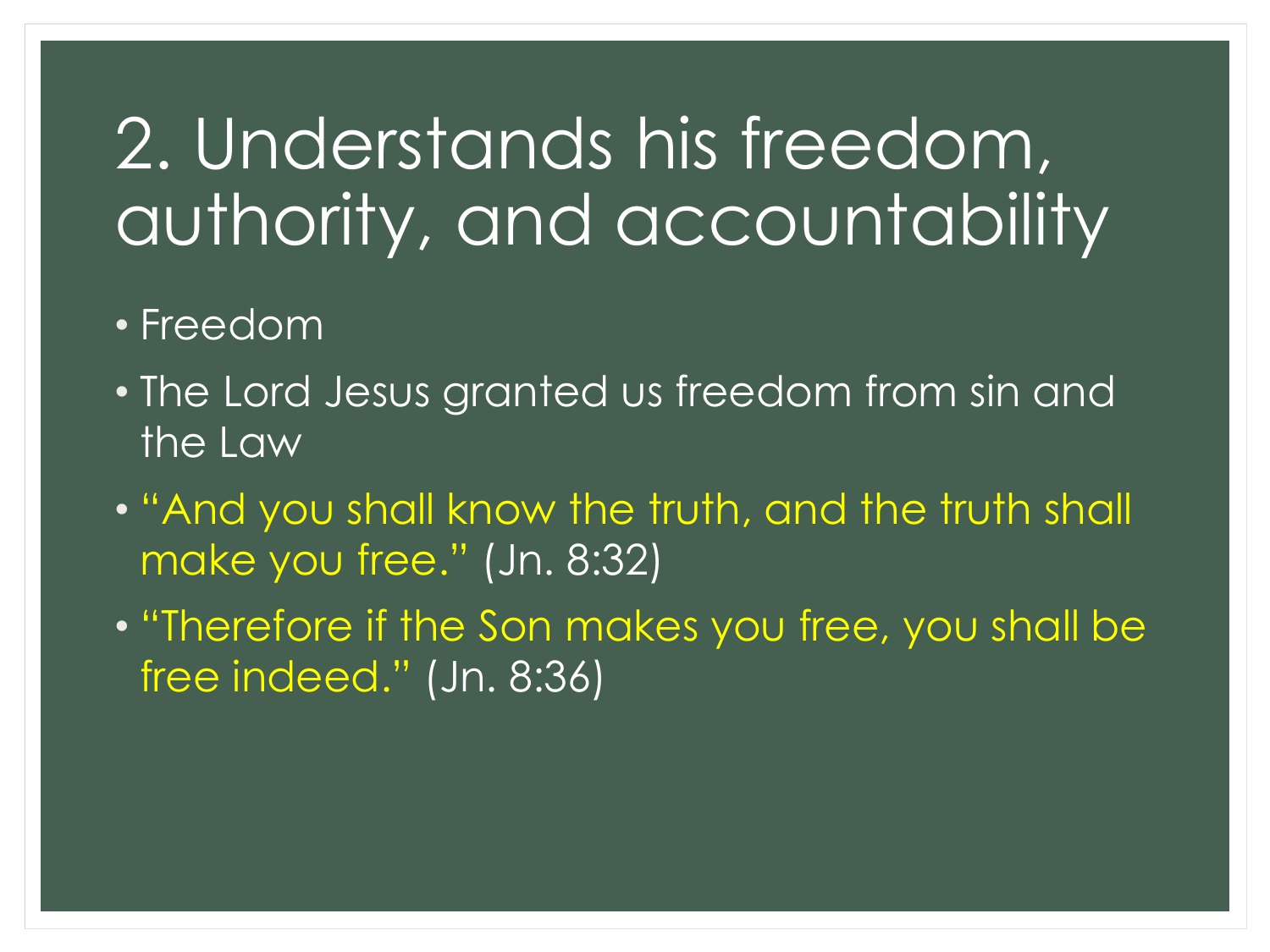## 2. Understands his freedom, authority, and accountability

#### • Authority

• "I saw Satan fall like lightning from heaven. Behold, I give you the authority to trample on serpents and scorpions, and over all the power of the enemy, and nothing shall by any means hurt you. Nevertheless do not rejoice in this, that the spirits are subject to you, but rather rejoice because your names are written in heaven." (Lk. 10:18-20)

#### • Accountability

• "And the apostles, when they had returned, told Him all that they had done. Then He took them and went aside privately into a deserted place belonging to the city called Bethsaida." (Lk. 9:10)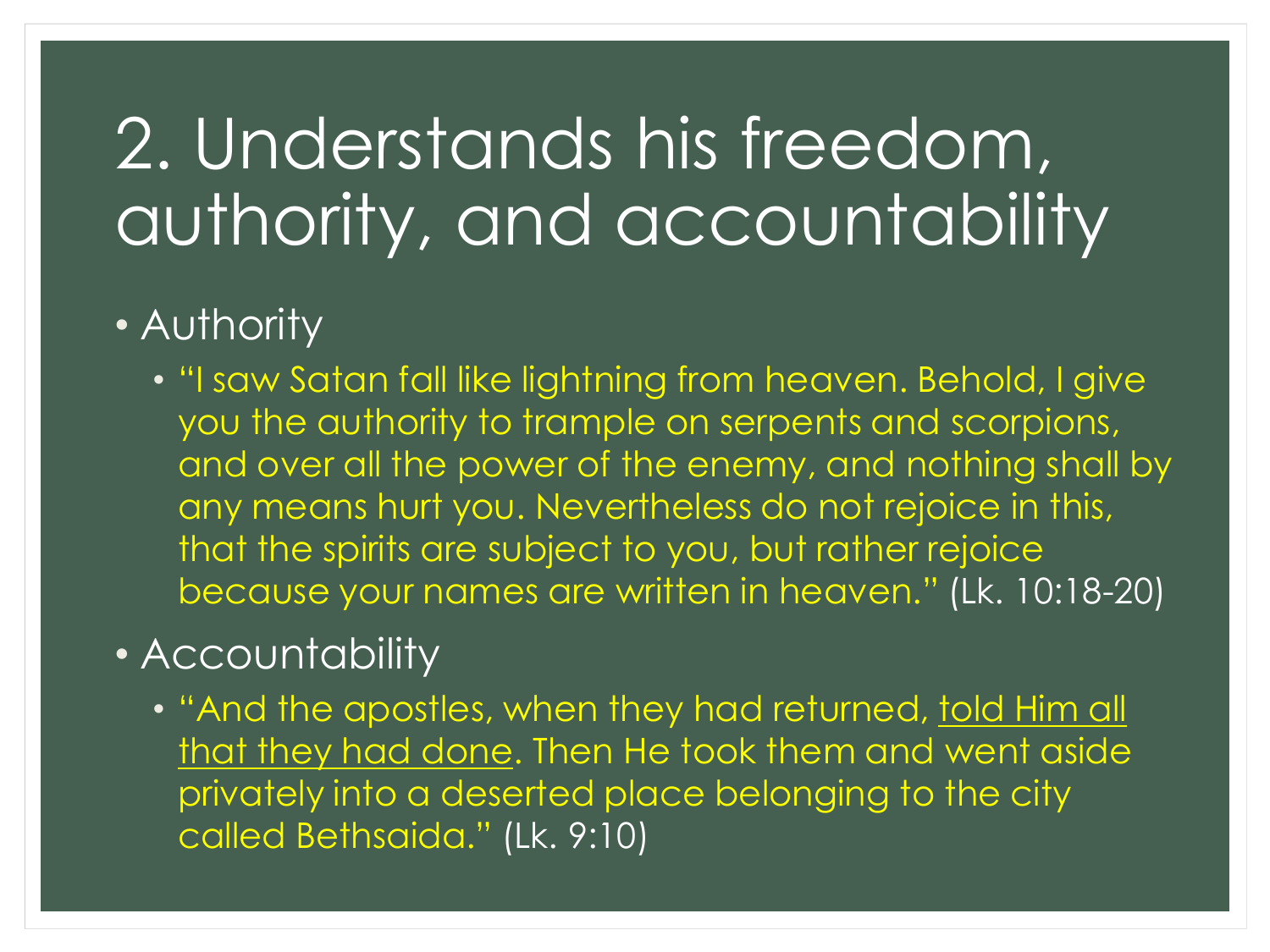## 3. Does not rob God of His authority

- •How can we rob God of His authority?
	- Judging
	- Swearing
	- Refusing to forgive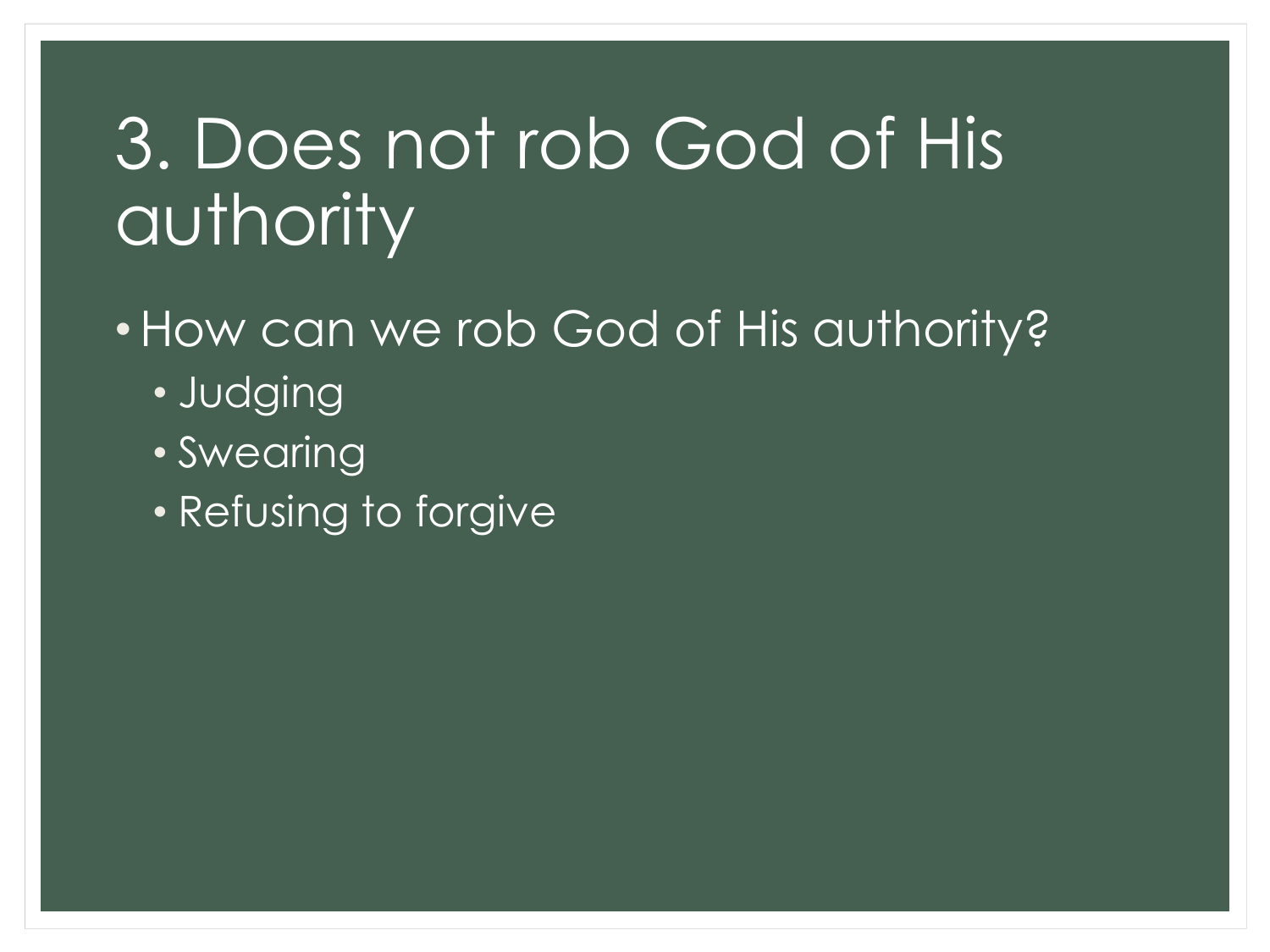#### 4. Does not kill those who are sent to him

• "He who hears you hears Me, he who rejects you rejects Me, and he who rejects Me rejects Him who sent Me." (Lk. 10:16)

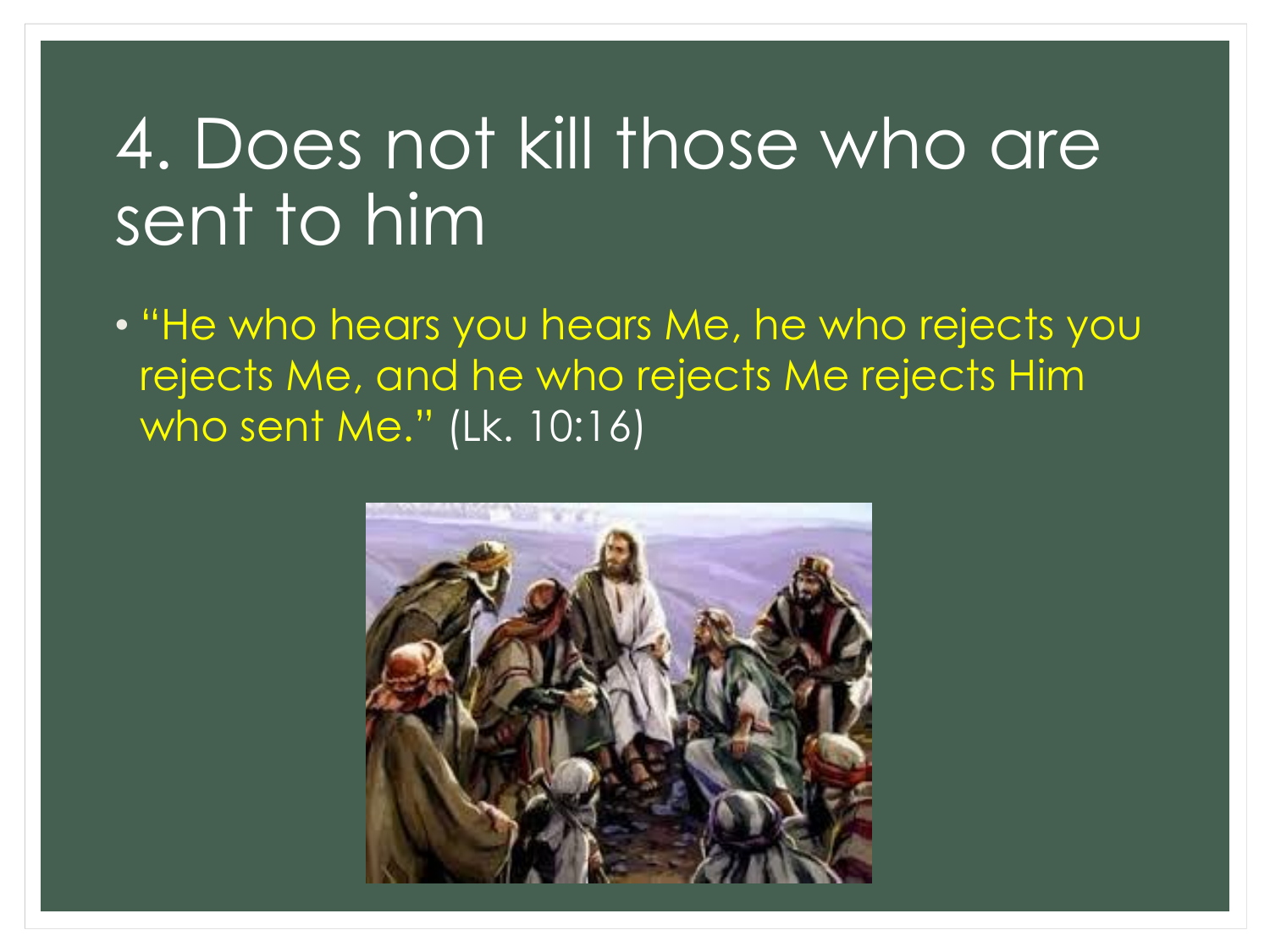# 5. Appreciates God's mercy

- What do the servants reveal to us about God?
	- Trust
	- Patience
	- Goodness
	- Judgment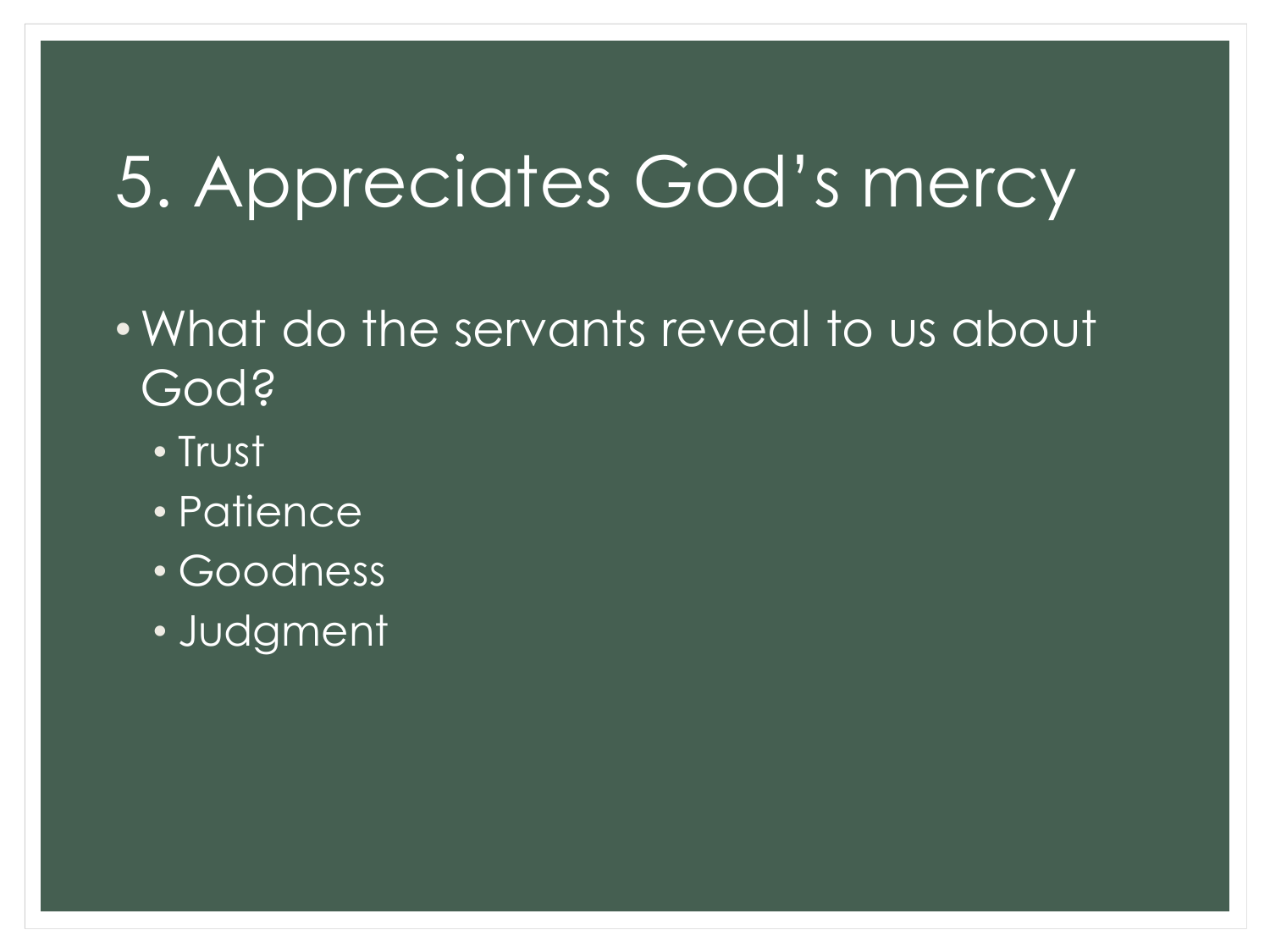## Parable of the Barren Fig Tree (Luke 13:6-9)

• "A certain man had a fig tree planted in his vineyard, and he came seeking fruit on it and found none. Then he said to the keeper of his vineyard, 'Look, for three years I have come seeking fruit on this fig tree and find none. Cut it down; why does it use up the ground?' But he answered and said to him, 'Sir, let it alone this year also, until I dig around it and fertilize it. And if it bears fruit, well. But if not, after that you can cut it down." "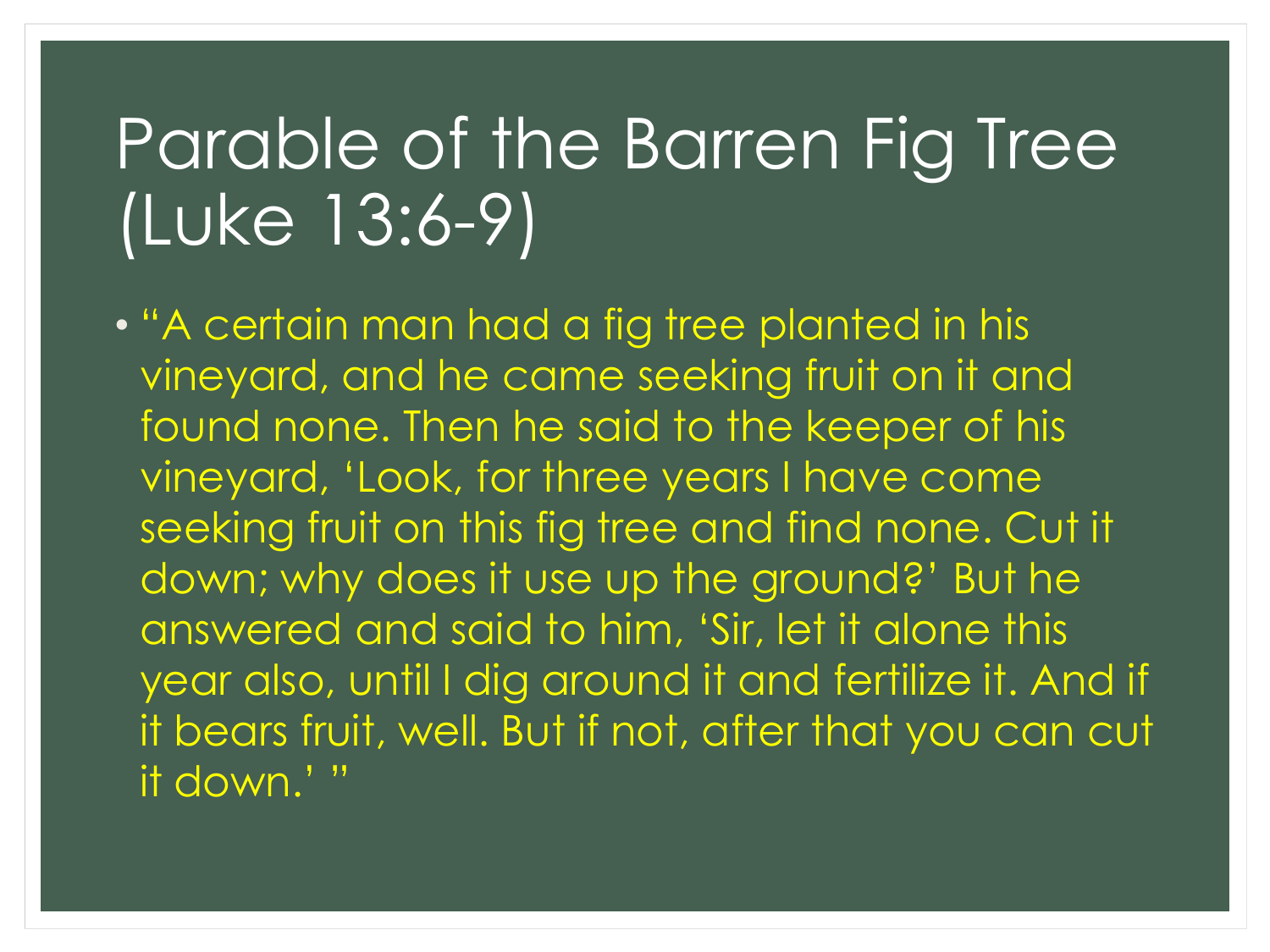#### 6. Judges himself

- "Therefore what will the owner of the vineyard do to them?" (Lk. 20:15)
- They said to Him, "He will destroy those wicked men miserably, and lease his vineyard to other vinedressers who will render to him the fruits in their seasons." (Matt. 21:41)
- "For if we would judge ourselves, we would not be judged." (1 Cor. 11:31)